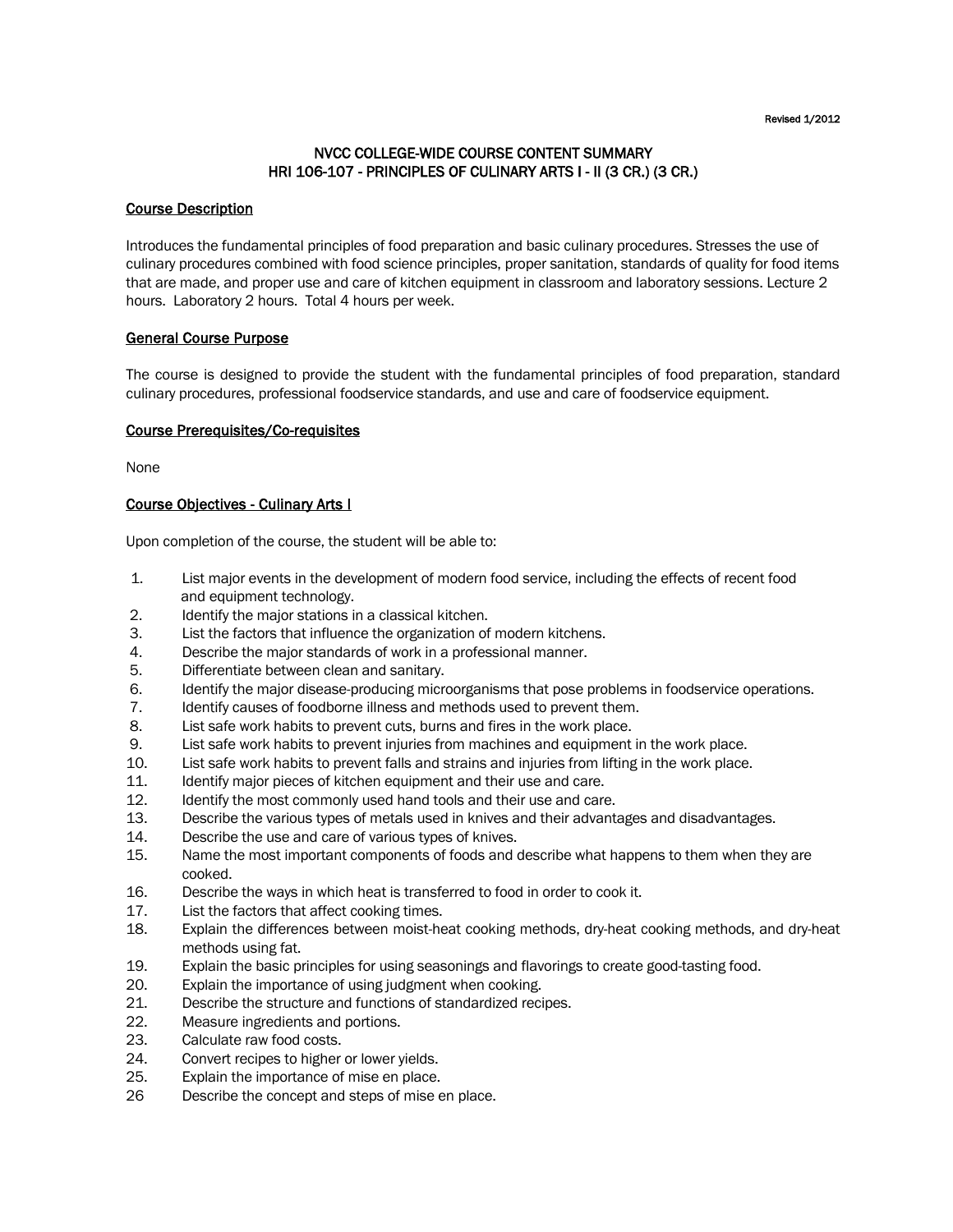- 27. Explain the difference in preparation requirements for set meal service and extended meal service.
- 28. Use and sharpen a knife correctly.
- 29. Control texture, flavor, color, and nutritional changes when cooking vegetables.
- 30. Prepare vegetables cooked to their proper doneness.
- 31. Perform preparation for fresh vegetables.
- 32. Describe quality standards for frozen, canned, and dried vegetables.
- 33. Describe how to store fresh and processed vegetables.
- 34. Cook vegetables by various cooking methods, i.e. boiling, sautéing, pan-frying, braising, and deep-frying.
- 35. List basic knife cuts and shapes.
- 36. Prepare a brown beef, chicken or fish stock.
- 37. Cool and store stocks correctly.
- 38. Explain the preparation of meat, chicken, and fish glazes.
- 39. Explain the preparation of the five leading sauces.
- 40. Explain the preparation of small sauces.
- 41. Prepare white, blond and brown roux and use them to thicken liquids.
- 42. Thicken liquids with cornstarch and other starches.
- 43. Describe the major categories of soups.
- 44. Prepare vegetable soups.
- 45. Prepare cream soups.
- 46. Prepare puree soups.
- 47. Describe the composition and structure of meat and tell how it relates to meat selection and cooking methods.
- 48. Explain the federal meal inspection and grading system.
- 49. Identify the primal cuts of beef and list the major fabricated cuts.
- 50. Select appropriate cooking methods for the major fabricated cuts based on the meat's tenderness and other characteristics.
- 51. Determine doneness in cooked meats.
- 52. Prepare meat dishes using a variety of cooking methods.
- 53. Identify domestic poultry items with reference to its kind, class and style.
- 54. Store poultry items properly.
- 55. Determine doneness in cooked poultry.
- 56. Prepare poultry dishes using a variety of cooking methods.
- 57. List most popular sandwich fillings.
- 58. Explain how to set up a sandwich station.
- 59. Explain how to prepare major types of sandwiches.

# Course Objectives - Culinary Arts II

Upon completion of the course, the student will be able to:

- 1. Explain how the makeup of a menu depends on the type of meal and on the institution using it.
- 2. Explain the differences between static and cycle menus.
- 3. Explain the differences between a la carte and table d'hôte menus.
- 4. List the various courses that may appear in modern menus.
- 5. List and explain the importance of nutrients.
- 6. Critique menus in order to find if there is a proper balance
- 7. Explain how the cooking qualities of fish are affected by its lack of connective tissue.
- 8. Determine doneness in cooked fish.
- 9. List the basic market forms of fish.
- 10. List the characteristics of fresh fish.
- 11. Store fish and fish products correctly.
- 12. List and describe the most important mollusks used in commercial kitchens.
- 13. Describe the popular varieties of shellfish, including their characteristics, handling, and special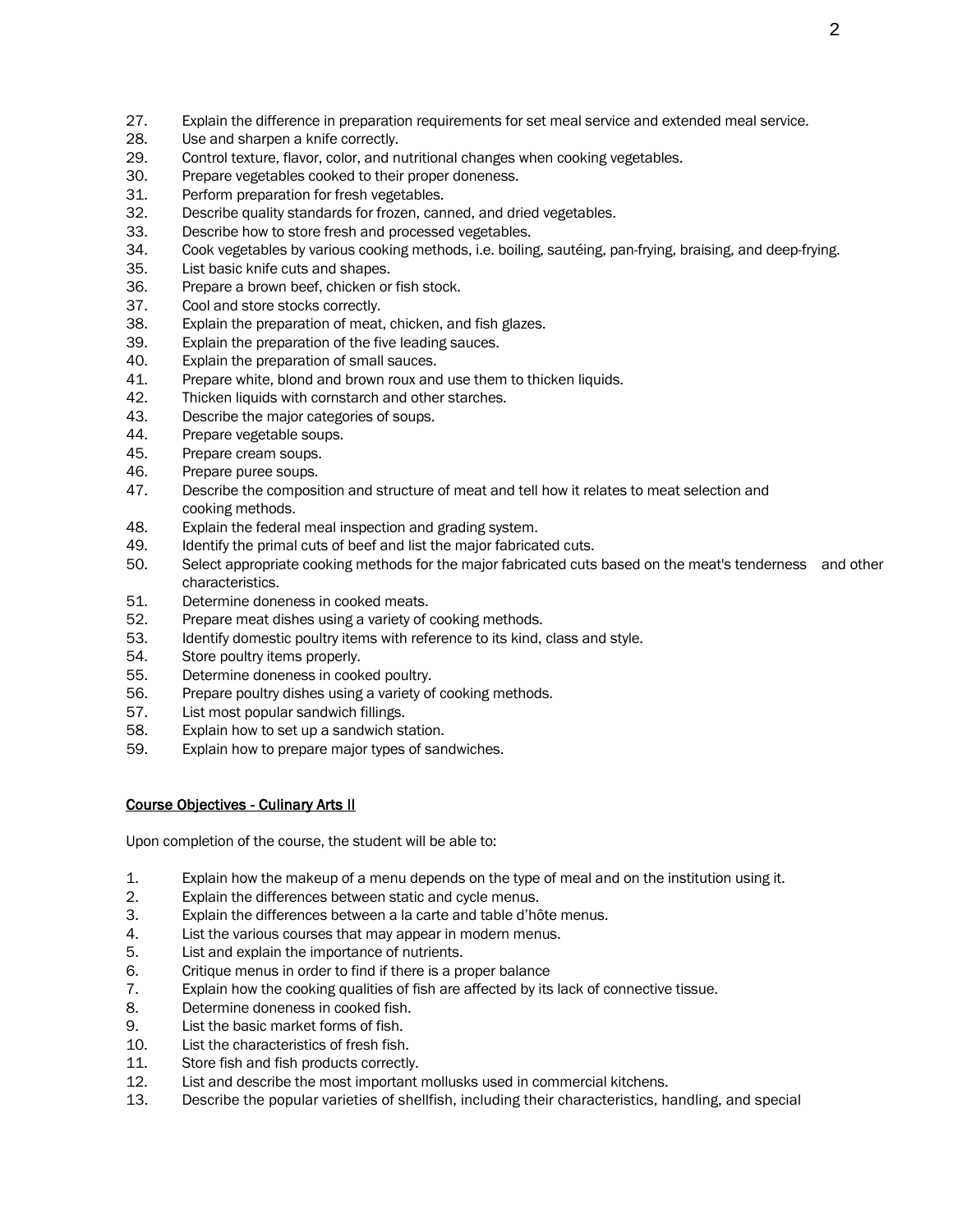cooking procedures.

- 14. Describe how to open clams and oysters, split lobsters, and peel and devein shrimp.
- 15. Cook fish and shellfish by various cooking methods.
- 16. Distinguish the major types of potatoes and the best cooking uses for each.
- 17. Select potatoes of high quality and describe how to store them properly.
- 18. Cook potatoes by deep-frying and other various cooking methods.
- 19. Describe the major types of rice.
- 20. Prepare rice by boiling and steaming and by the pilaf and risotto methods.
- 21. Label the major kinds and shapes of commercial pasta and determine their quality.<br>22. Prepare fresh pasta products.
- Prepare fresh pasta products.
- 23. Describe different types of salads.
- 24. Identify salad greens and other salad ingredients.
- 25. Identify the major parts of a salad.
- 26. List the guidelines for arranging salads.
- 27. Describe an efficient system for producing salads in quantity.
- 28. Produce green salads, vegetable salads, fruit salads, and gelatin salads.
- 29. Identify salad dressing ingredients.
- 30. Produce oil and vinegar dressings.
- 31. Prepare fresh mayonnaise.
- 32. Produce various mayonnaise-based dressings.
- 33. Describe the composition of eggs and the major differences among grades.
- 34. Prepare omelets and soufflés.
- 35. Describe major milk, cream and butter products.
- 36. Heat and cook with milk without curdling or scorching.
- 37. Classify cheeses by the kind of ripening agent.
- 38. Identify major types of cheeses.
- 39. Store and serve cheese properly.
- 40. Cook with cheese.
- 41. Explain the importance of attractive food presentation.
- 42. Describe the major guidelines to follow when arranging food on plates.
- 43. Identify common terms from classical garniture that are still in general use today.
- 44. Make simple vegetable garnishes.
- 45. Explain the basic principles of platter presentation.
- 46. List and explain typical recipes from Japan, China, Mexico, Italy and other European countries.
- 47. Explain the importance of weighing baking ingredients.
- 48. Use a baker's scale.
- 49. Explain baker's percentages.
- 50. List the factors that control the development of gluten in baked products.
- 51. List the changes or steps in the baking process.
- 52. List the major ingredients of baked goods and their functions and characteristics.
- 53. Identify various types of yeast products.
- 54. Explain the methods of yeast dough production, i.e. straight dough method and sponge method.
- 55. List and explain the steps in yeast dough production.
- 56. Make rolls into various shapes.
- 57. Explain the various types of dough used in the making of quick breads.
- 58. Explain gluten development in quick breads.
- 59. List and explain the procedure in the biscuit method.
- 60. List and explain the procedure in the muffin method.
- 61. Identify basic cake mixing methods, i.e. creaming, two-stage, sponge, angel food and chiffon.
- 62. Identify basic cookie mixing methods and various types of cookies.
- 63. Explain the procedure for making pie dough.
- 64. Identify the various types of fruit fillings used for pies.
- 65. Identify other fillings, i.e. custard, cream pie, and chiffon.
- 66. Explain stages of doneness in sugar cooking.